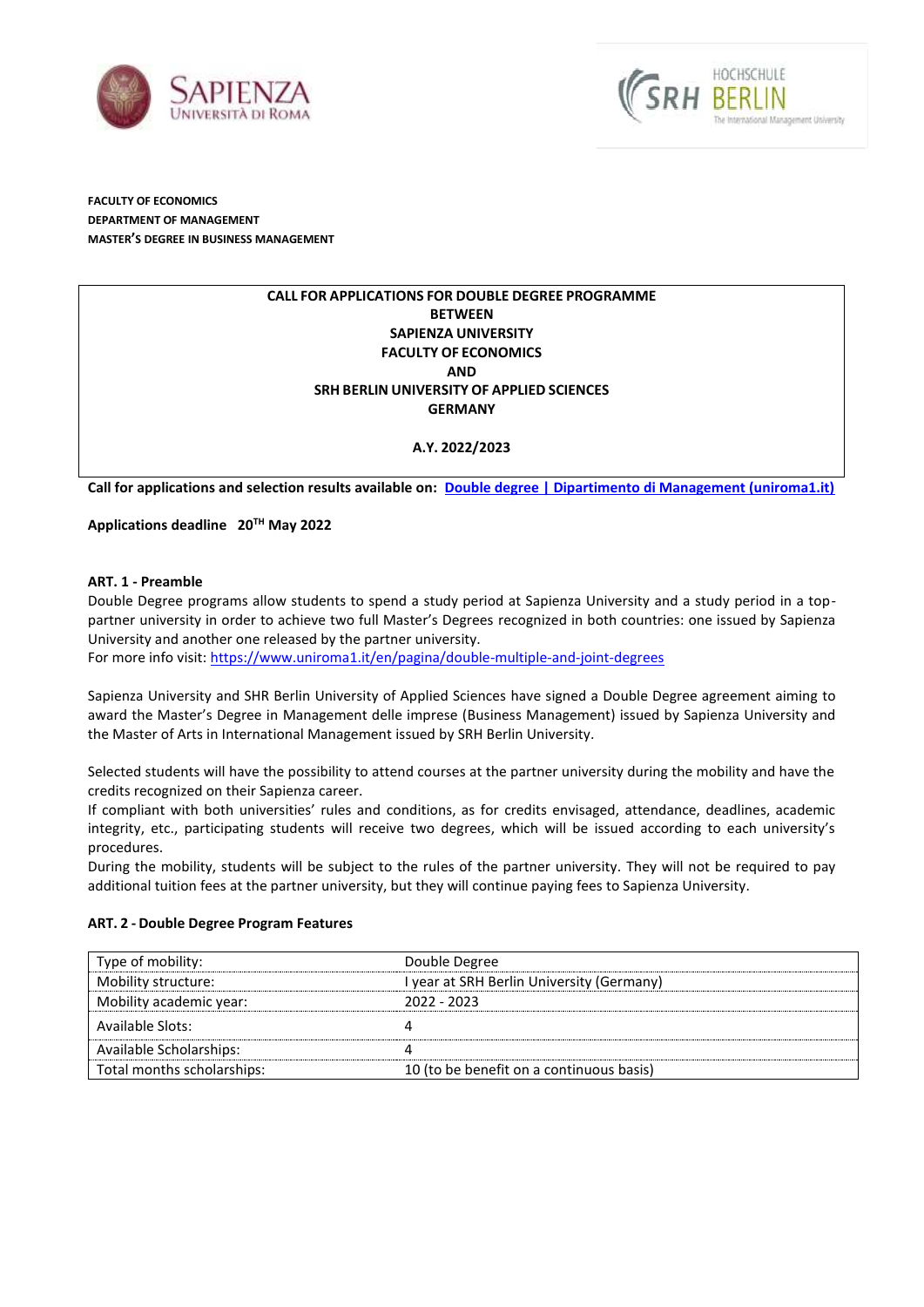



## **ART. 3 - Requirements**

This call is open to students who will enroll the I year of the Master's Degree in Business Management (LM-77) by September 2022.

All expenses related to the participation in the program, notably transport, accommodation and food, administrative expenses, costs associated with securing a visa, medical/health/accident insurance, books and personal expenses, will be borne by students.

Students must comply with all the regulations of both universities in order to obtain the two Degrees. They will not be required to pay additional tuition fees at the partner university, but they will continue paying fees to Sapienza University.

Every effort will be made to provide students with complete, accurate and timely information. However, Sapienza University reserves the right to change, amend, modify or revoke the aforementioned program. Sapienza is not responsible for any cancellation or modification due to events beyond its control. If the program is cancelled or modified for these reasons, Sapienza University will inform all interested students in a timely manner.

Eligible students can apply if they are in regular time frame and have no pending administrative issues with Sapienza University. Moreover, students will be able to participate if they comply with the following requirements:

- Bachelor's degree in Business Administration or Economics Studies (already taken before 20<sup>th</sup> May 2022 or that will be taken until July 2022);
- To have an adequate level of English language (level C1 or equivalent) in accordance with the requirements set out by the partner University. The following certificates are required: TOEFL (Test score of 80 or more) or IELTS – Academic (minimum score of 6.5). The mentioned certificates should not be older than two years from the application deadline and should respect the validity indicated in the certificate itself;
- To maintain the student status until the end of the mobility (whole academic year 2022/2023) and to do not graduate in Sapienza University before the recognition of the credits earned at the partner University;
- − Not to receive other Sapienza scholarships.

#### **ART. 4 - Specific Program Rules**

Selected students are required to read and understand the study plan (Annex A) and its rules.

These are to be considered binding to the successful completion of the Double Degree program.

Exams passed at the partner university during the mobility period will be transferred to the Sapienza University career according to the Double Degree study plan as soon as the transcript of records will be received.

#### **4.1 - Study Plan**

For further information on the double degree study plan, candidates may refer to prof. Antonio Renzi [antonio.renzi@uniroma1.it](mailto:antonio.renzi@uniroma1.it) or to Dr. Luana Gallotta – [luana.gallotta@uniroma1.it](mailto:luana.gallotta@uniroma1.it)

## **4.2 - Thesis**

Students will submit and defend their theses in Sapienza.

On the basis of the dossier provided by SRH Berlin University, Sapienza University will record the entire career of the students and will issue and proclaim the Italian title. It is possible to sit the Sapienza July / October 2023 defense session.

- Students must respect the thesis procedures and deadlines from both institutions.
- Students are reminded that they are required to comply with the Sapienza regular procedure regarding the thesis assignment, registration for the degree exam and upload of the thesis.
- Each institution will grade the final thesis according to the vote correspondence table.

If compliant with both universities' rules and conditions, as for credits envisaged, attendance, deadlines, academic integrity, etc., participating students will receive two degrees, which will be issued according to each university's procedures: Master's Degree in Management delle imprese (Business management) issued by Sapienza University and the Master of Arts in International Management issued by SRH Berlin University.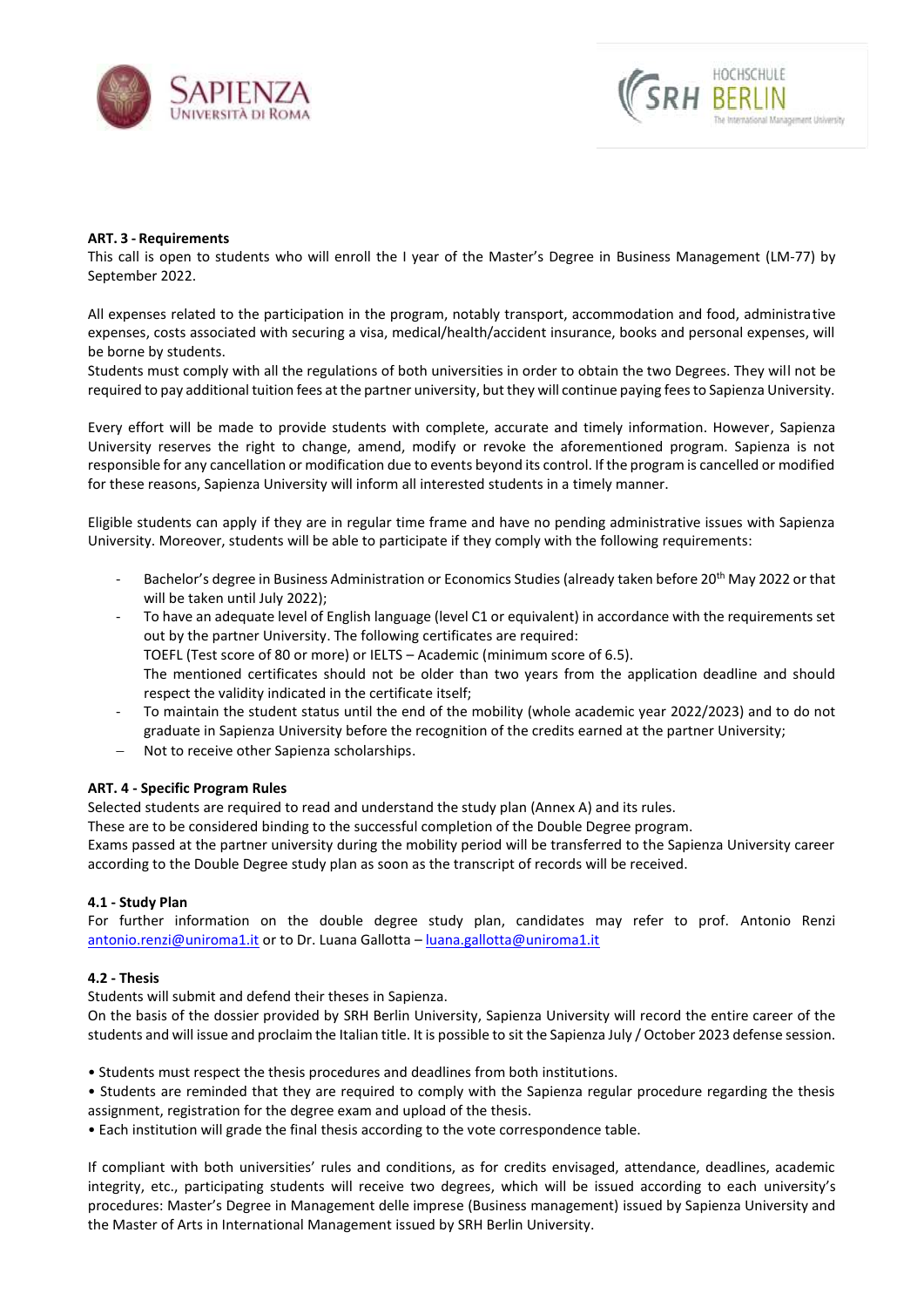



## **ART. 5 - Application procedure**

Applications are submitted from the date of publication of this call until 20<sup>th</sup> May 2022.

In order to apply, Sapienza students must complete the application form (annex B) and upload the required attachments.

Only applications accompanied by all documentation and received within the application deadline will be considered. In case of doubts about the documents to upload or to get further information about the requested documents, students are invited to contact the responsible person of the this call before the application deadline.

The application (annex B) and the requested attachments must be signed, scanned and sent by email to the following address: manimp.lm77@uniroma1.it indicating in the subject line of the e-mail "Application for double degree SRH BERLIN 2023".

## **ART. 6 - Attachments requested in the Application**

IMPORTANT: all documents must be in English and duly signed

- − Application form
- − Latest transcript of records including the weighted average grade, credits and grades obtained;
- − Curriculum Vitae (Europass) (template can be downloaded from the following webpage: [https://europass.cedefop.europa.eu/it/documents/curriculum-vitae\)](https://europass.cedefop.europa.eu/it/documents/curriculum-vitae);
- − ID Card or Passport. ID Card or Passport valid for the selected destination will be required and borne by selected students;
- − Motivational letter;
- − English Language Certificate

The Commission reserves the right to request further details or documents to applicants.

#### **ART. 7 - Checks**

Sapienza University, according to art.71 of DPR 445 of 28/12/2000, reserves the right to control the truthfulness of the self-certifications according to the current regulations and the incompatibility of the mobility grant in question with contributions paid for other reasons, for exchanges or international stays abroad on Sapienza funds.

If the checks carried out on the individual information reveal a false declaration for the purposes of allocating mobility grants abroad, the grant itself will be revoked and any sums already paid will be recovered, without prejudice to any criminal liability for any false declarations made.

#### **ART. 8 - Selection**

An Academic Commission will select students on the basis of a non-disputable evaluation.

The eligible candidates will be ranked after their academic performance, which is calculated as follows:

- 45%: Weighted Average Grade or Bachelor Degree score
- 20%: English Language
- 30%: Interview
- 5%: Further experiences (eg. professional experiences, previous international university mobility or other skills inferred from CV).

#### **The eligible candidates will have called for the interview by 30th May 2022 via email sent to the institutional address.**

The weighted average grade considered for this selection procedure will be the one registered by the application deadline. Candidates are responsible to check its accuracy in due time.

An interview will be carried out by one or more members of the Academic Commission. The interview will focus on the motivation, language skills, the academic background and the previous international or professional experiences and is a key part of the selection process. In case a candidate is not considered suitable for the program, he or she will not be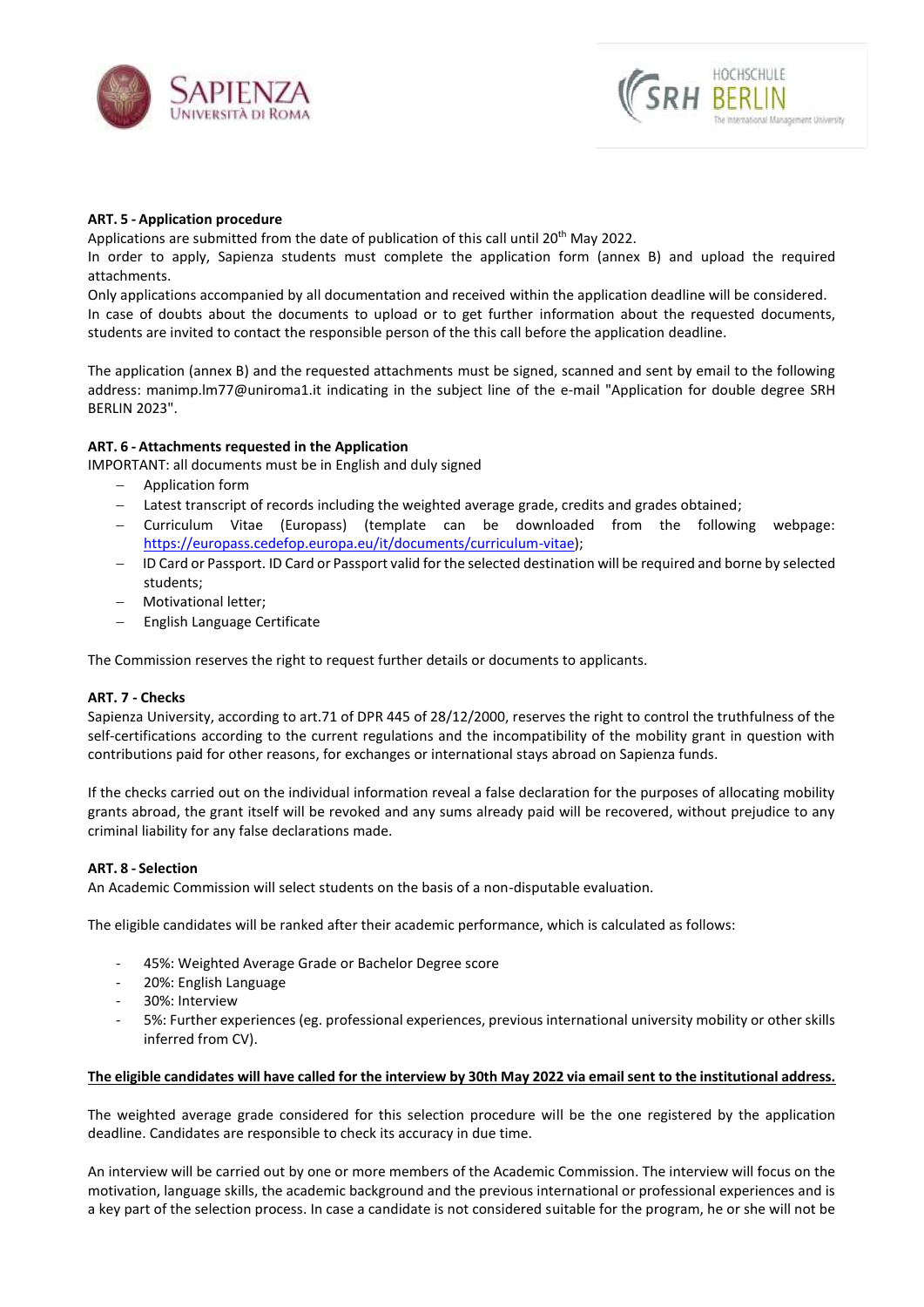



selected regardless of the academic performance, the positioning in the applicants ranking and the number of available slots.

If they are not available in the day and hour indicated, they will be excluded. During the call candidates are requested to show the same ID document/passport they attached to the application. If they cannot show a valid ID document, they will be excluded.

In case of ex aequo, internship experiences, curriculum vitae and knowledge of further languages will be considered. The students may be requested to send the relative documentation of experiences declared in the CV.

## **ART. 9 - Publication of results**

Students will be informed of the result by e-mail. Results will be published within 4 days after the end of the interviews and will be available on the following website: [Double degree | Dipartimento di Management \(uniroma1.it\)](https://web.uniroma1.it/dip_management/double-degree/double-degree-0)

Students are strongly invited to check their email account every day while selections are ongoing.

## **ART. 10 - Acceptance**

Selected students will be required to confirm their acceptance through email within 5 working days from the notification of results.

The email must be addressed to manimp.lm7[7@uniroma1.it](mailto:mariateresa.ottati@uniroma1.it) (Subject "Double Degree SRH BERLIN 2023 - Acceptance/Refusal")

In case of refusal or missing notification by the deadline, the following candidate in the waiting list will be recalled. Recalled students will be required to confirm their participation by written notice within 5 working days.

Acceptance of the scholarship is a serious commitment. A renounce is accepted only for extremely serious reasons and must be communicated by e-mail as soon as possible so as to recall the following candidates. If the renounce occurs after the assignment of the 1st tranche of the scholarship, it must be given back immediately.

#### **ART. 11 - Logistical and Organizational Procedures for the Mobility Period**

The assignees will have to fill in the application form of international exchange student following the instructions of the host University, only after having been appointed to the host University and contacted by the latter. Besides, all selected students must also provide the necessary documentation and permits required by the host country (passport, visa, invitation letter or declaration of the host University, accommodation, etc.).

#### **11.1 Insurance**

The University insures each selected student for civil liability, and injuries only during academic activities also for the period of mobility abroad (https://www.uniroma1.it/it/pagina/polizze-assicurative-studenti)

Mobility students are independently required to ensure adequate health coverage during their stay abroad, according to the modalities provided by the University and the host country.

### **ART. 12 - Scholarship**

#### **12.1** - **Preamble**

The grant is provided by the International Office - Non-EU Mobility and International educational Agreements Unit (ARI) and is equal to 700€ net per month for the first five months of mobility. Starting from the 6th month of mobility, the amount is set at €500 net per month, for a minimum period abroad of 90 days (3 months) as per BoD resolution no. 426/19 issued on 17.12.2019.

The scholarship will correspond to the effective and continuing duration of the mobility, proved by the acceptance letter, the arrival certificate, the departure certificate and the transcript of records issued by host University and according to the academic calendar and the maximum amount assigned.

The duration of the mobility cannot be less than three months (90 days) and not more than 12 months (2 consecutive semesters).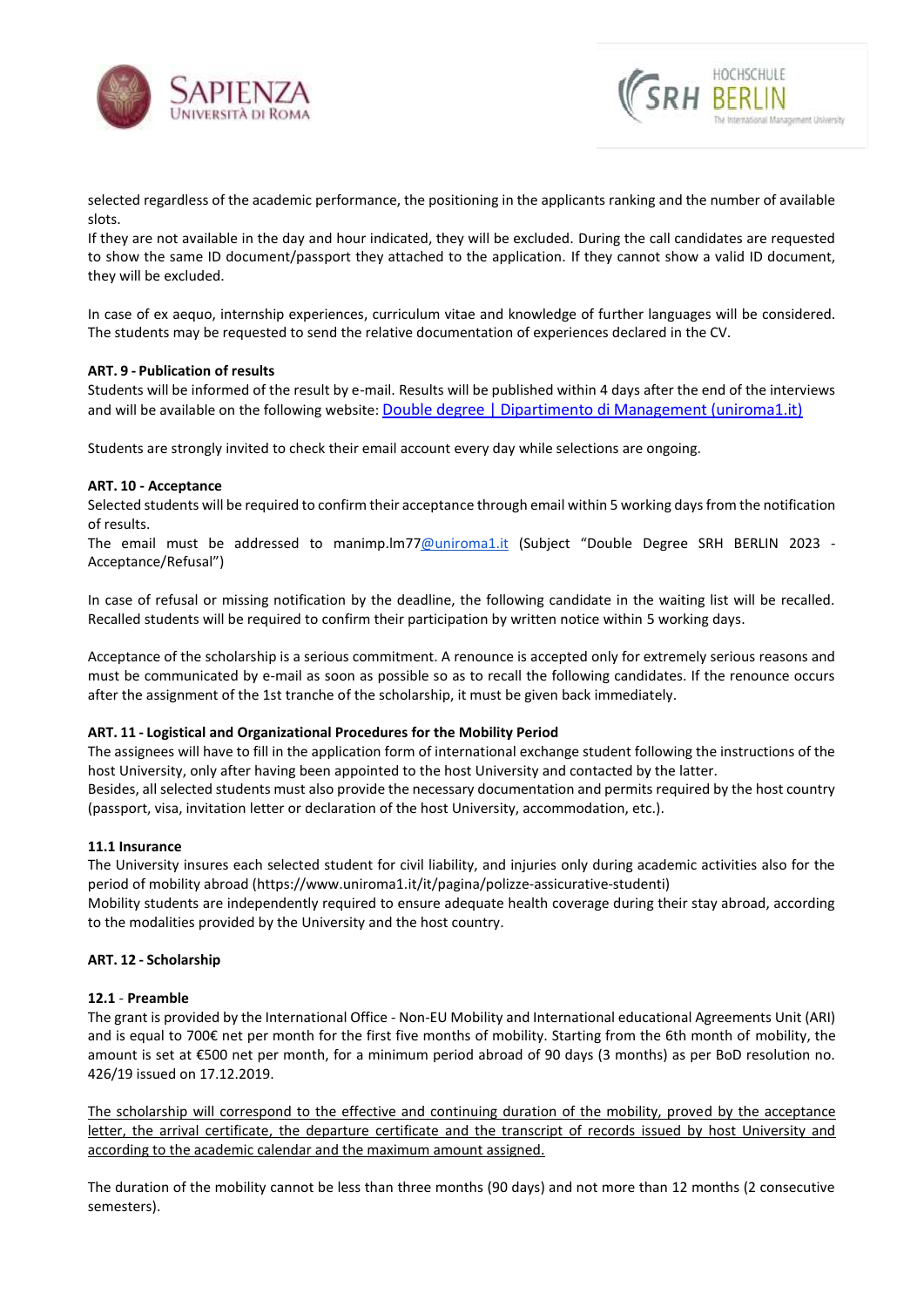



For durations longer than three months, the entire monthly contribution will be recognised starting from the 16th day of stay at the host University. The counting of the days spent at the host University will be made automatically by the mobility management application, which will take into account each month as having 30 days and not the solar one.

Students who remain abroad for two consecutive semesters must exceed a period of 9 months and 16 days.

No contributions will be paid for mobilities of 7, 8 and 9 months.

| <b>Assigned Months</b> | <b>Minimum duration abroad</b> | <b>Total amount</b> |  |  |
|------------------------|--------------------------------|---------------------|--|--|
| 3 months               | 90 days                        | 2100€               |  |  |
| 4 months               | 3 months and 16 days           | 2800€               |  |  |
| 5 months               | 4 months and 16 days           | 3500€               |  |  |
| 6 months               | 5 months and 16 days           | 4000€               |  |  |
| 10 months              | 9 months and 16 days           | 6000€               |  |  |
| 11 months              | 10 months and 16 days          | 6500€               |  |  |
| 12 months              | 11 months and 16 days          | 7000€               |  |  |

Students can be granted a scholarship only **once** for each cycle of studies. The scholarship is not combinable with other grants.

## **12.2 - Modalities of Grant Disbursement**

The grant is paid according to the terms and conditions contained in the mobility contract that will be signed by the student and ARI - Non-EU Mobility and International educational Agreements Unit and also listed below:

## ONE SEMESTER MOBILITY

The minimum period abroad must be equal to 90 days (3 months).

The scholarship will be accredited in two installments:

The first instalment, which amounts to 70% of the scholarship will be accredited to your bank account within 60 days of the signature of the contract.

The remaining 30% will be accredited upon return.

The actual final balance will only be accredited when all necessary documentation, as described in the contract, has been submitted.

Students should contact agreement coordinators for all other doubts on academic aspects of their mobility period or the International Office (ARI) for information on scholarships and any other administrative issues.

For one semester mobilities (3, 4, 5 or 6 months), extensions may be granted without scholarship.

## TWO SEMESTERS MOBILITY

The minimum period abroad must be equal to 10 months (9 months and 16 days).

The scholarship will be accredited in 3 installments:

- 70% within 60 days of the signature of the contract.

- 70% upon completion of the first semester abroad

- balance upon return

The actual final balance will only be accredited when all necessary documentation, as described in the contract, has been submitted.

Selected students will receive the scholarship on condition that:

- they receive the acceptance letter issued by the host university stating a minimum period of stay equal to 90 days (3 months)

- they fill in the online Learning agreement approved by the Academic Coordinators for International Mobility (RAMs)

- they have signed the contract.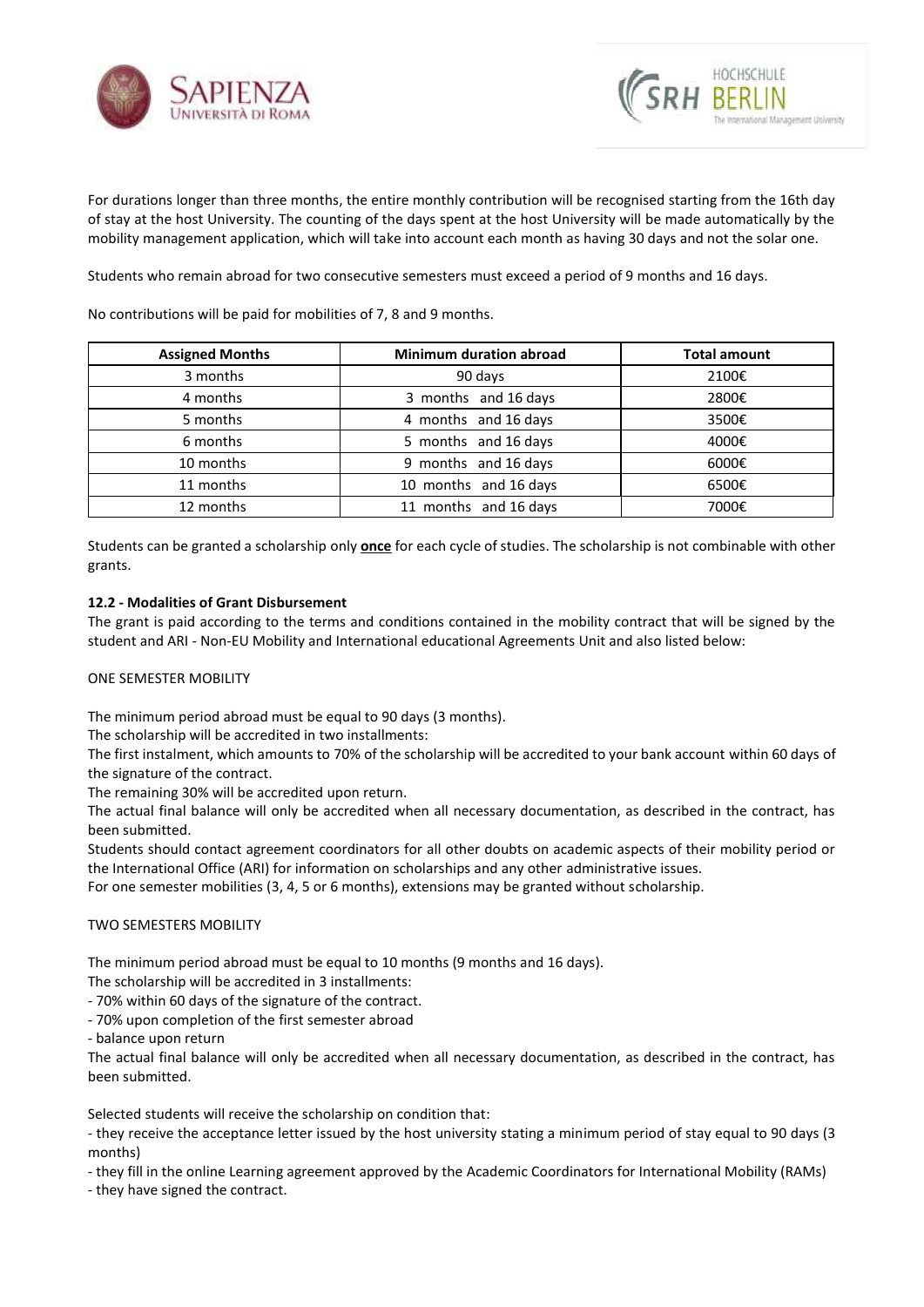



All the procedures required by the International Office (ARI) are due to be concluded by 10 days before starting of the mobility.

## **12.3** - **Learning Agreement**

The learning agreement shall contain the double degree study plan (Annex A).

list of the Academic Coordinators for International Mobility (RAMs) is available on: <https://www.uniroma1.it/en/pagina/coordinators-and-academics-supervisors-international-mobility>

Learning Agreement shall contain a minimum of 12 CFUs to be recognized upon return. In case of 2 semesters mobility Learning Agreement shall contain a minimum of 12 CFUs to be recognized upon return a minimum of 24 CFUs.

## **12.4 - Compliance of Documentation and return of the grant**

Required Documentation will be subjected to verification by the International Office (ARI) If such documentation does not comply with the requests students may be requested to return the installment back to Sapienza International Office (ARI).

The student may be requested to refund the grant if:

- has not taken exams or carried out the thesis research agreed for a minimum of 12 CFU and consequently obtained the recognition of credits accrued abroad;

- has completed their mobility before the minimum of 90 days;

- has received as first instalment of the grant an amount higher than the total amount for the entire duration of the mobility. The actual length of the mobility will be attested by the certificate of arrival and departure (form can be found on the personal page of the selected student);

- the period of attendance is not continuous;

- the student has made a false declaration;
- renounced mobility after signing the contract.

The balance of the grant may not be recognized to the student in case:

- They have graduated before the return of the end of mobility documentation from ARI - Non-EU Mobility and International educational Agreements Unit without proceeding to the recognition of the exams or the thesis research planned during the mobility;

- does not provide all the end of mobility documentation required by ARI - Non-EU Mobility and International educational Agreements Unit within the terms established in the mobility contract.

#### **ART. 13 - Compatibility with other International mobility programs**

Students who have already benefited from a non-EU mobility grant in the past will not be eligible for a second grant on the same funds unless they are enrolled in subsequent cycles of their academic career. NON-EU scholarship is not combinable with other Sapienza scholarships except for the Laziodisco scholarship.

It is also not permitted to receive grants for international exchanges or stays abroad on Sapienza funds at the same time as the grant in question.

This grant cannot be cumulated with contributions provided by the "grant for thesis abroad" programme.

However, you may participate in several Calls in the same academic year, including other mobility programmes, but the study period must be different and not exceed the maximum period of mobility abroad defined by the degree course.

Selected students who have sent their application and were selected for the Erasmus+ call (same period) should notify to Sapienza International Office (ARI) and to the Academic Coordinator for International Mobility (RAM) the program they intend to participate in, consequently the scholarship they intend to accept, under penalty of exclusion from both programs.

## **ART. 14 - Personal Data Processing**

The personal data provided by the candidates with the application form will be processed to manage the selections and the subsequent phases of the project within and for the institutional purposes of the Public Administration. The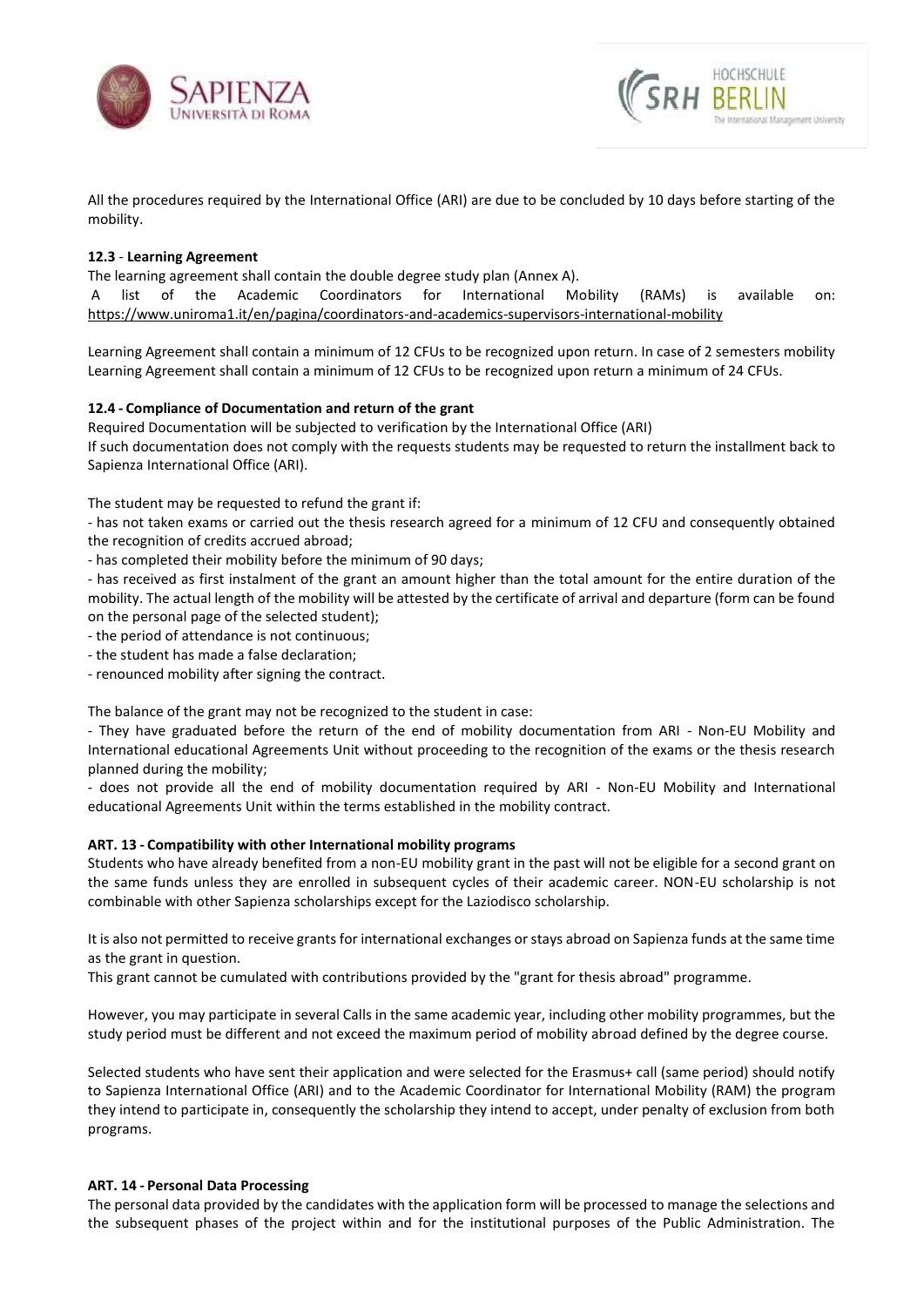



processing of personal data is governed by the European Regulation no. 679 of 27.4.2016 - GDPR (General Data Protection Regulation) as well as by the national legislation in force (Legislative Decree 196/2003 - Personal Data Protection Code).

The report, pursuant to Article 13 of EU Regulation no. 679/2016 is available at: [https://web.uniroma1.it/trasparenza/bandi\\_trasparenza](https://web.uniroma1.it/trasparenza/bandi_trasparenza) 

## **ART. 15 - Procedure Supervisor**

Following Law no. 241, August 7, 1990, the person in charge of the procedure, for information and methods of exclusive competence of the "Sapienza" University of Rome, is Prof. Salvatore Esposito De Falco - email [Salvatore.espositodefalco@uniroma1.it](mailto:Salvatore.espositodefalco@uniroma1.it)

**Date** Rome, 29th March 2022

## **Signature**

 The Master Degree's President Prof. Salvatore Esposito De Falco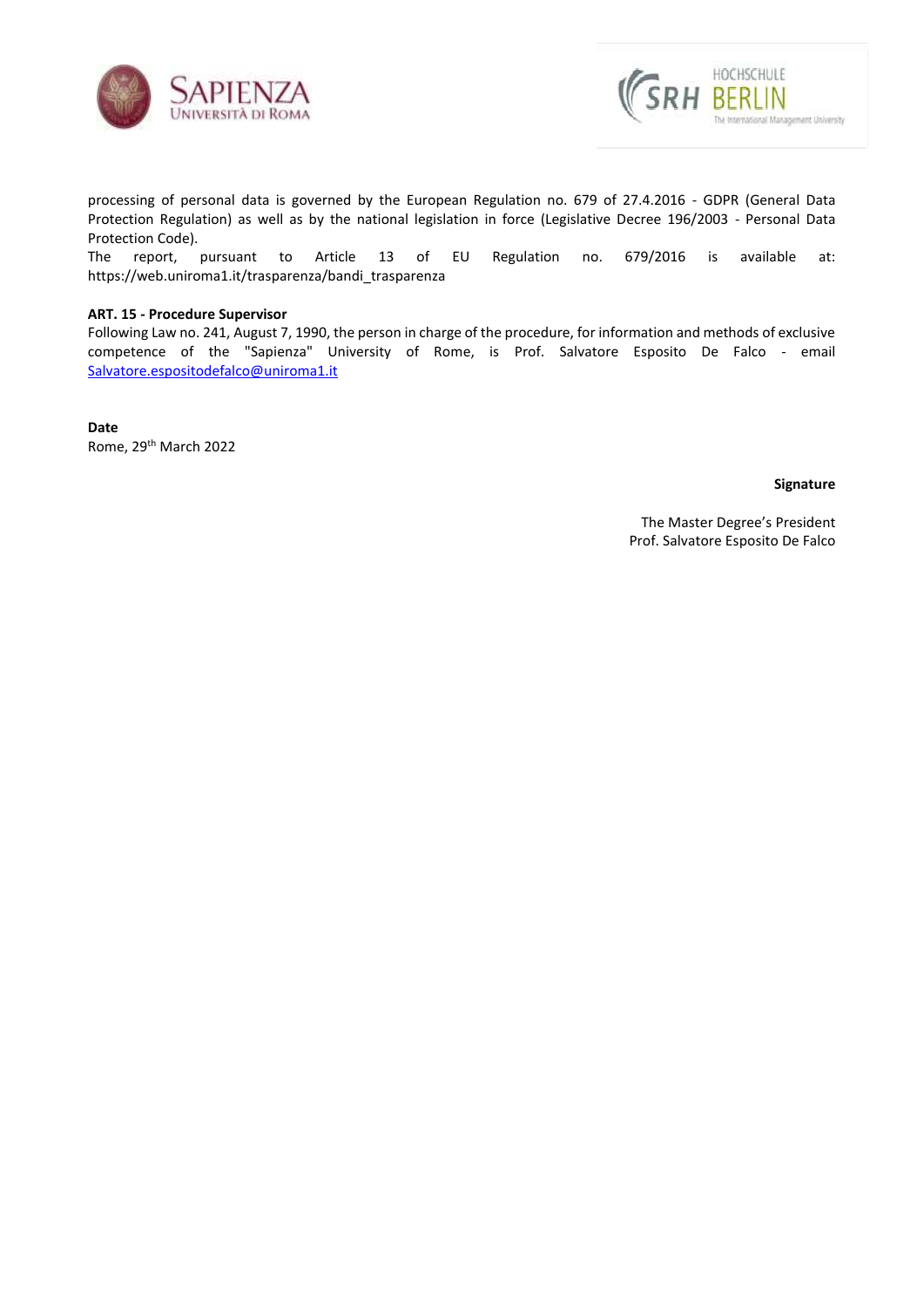



# **ANNEX A - STUDY PLAN**

# **Table 1 – Structure of the double degree**

| I year at SRH                                      | <b>ECTS</b> | <b>Couses recognized by SAPIENZA</b>                                          | <b>ECTS</b> |
|----------------------------------------------------|-------------|-------------------------------------------------------------------------------|-------------|
| <b>International Contractual Management</b>        | 5           |                                                                               | 9           |
| <b>Intercultural Management</b>                    | 5           | Strategic and innovation management                                           |             |
| Risk Management in Value Creation                  | 5           | Performance Measurement                                                       | 6           |
| <b>Negotiation and Conflict Management</b>         | 5           | Quantitative portfolio selection for                                          |             |
| <b>Operations and Project Management</b>           | 5           | management<br>or<br>Statistics for management                                 | 9           |
| Managerial skills I: case<br>Developing<br>studies |             | Environmental<br>Management<br>and<br>Sustainability<br>$\mathbf{I}$<br>sem.) |             |
|                                                    | 5           | or<br>quality<br>Total<br>management                                          | 6           |
| <b>International Contractual Management</b>        | 5           | Strategic and innovation management                                           | 9           |
| Company Project I                                  | 5           | <b>Industrial Economics and Policy</b>                                        | 6           |
| Company Project II                                 | 5           | <b>Business History</b>                                                       | 6           |
| <b>Company Project III</b>                         | 5           | International marketing management (I sem)                                    | 9           |
| Technological Foresight and Innovation             | 5           |                                                                               |             |
| <b>Strategies</b>                                  |             |                                                                               |             |
| <b>Business Model Generation</b>                   | 5           | One module chosen by students                                                 | 9           |
| Developing Managerial skills II: Business          | 5           |                                                                               |             |
| simulation                                         |             |                                                                               |             |
| <b>Total ECTS</b>                                  | 60          | <b>Total ECTS</b>                                                             | 60          |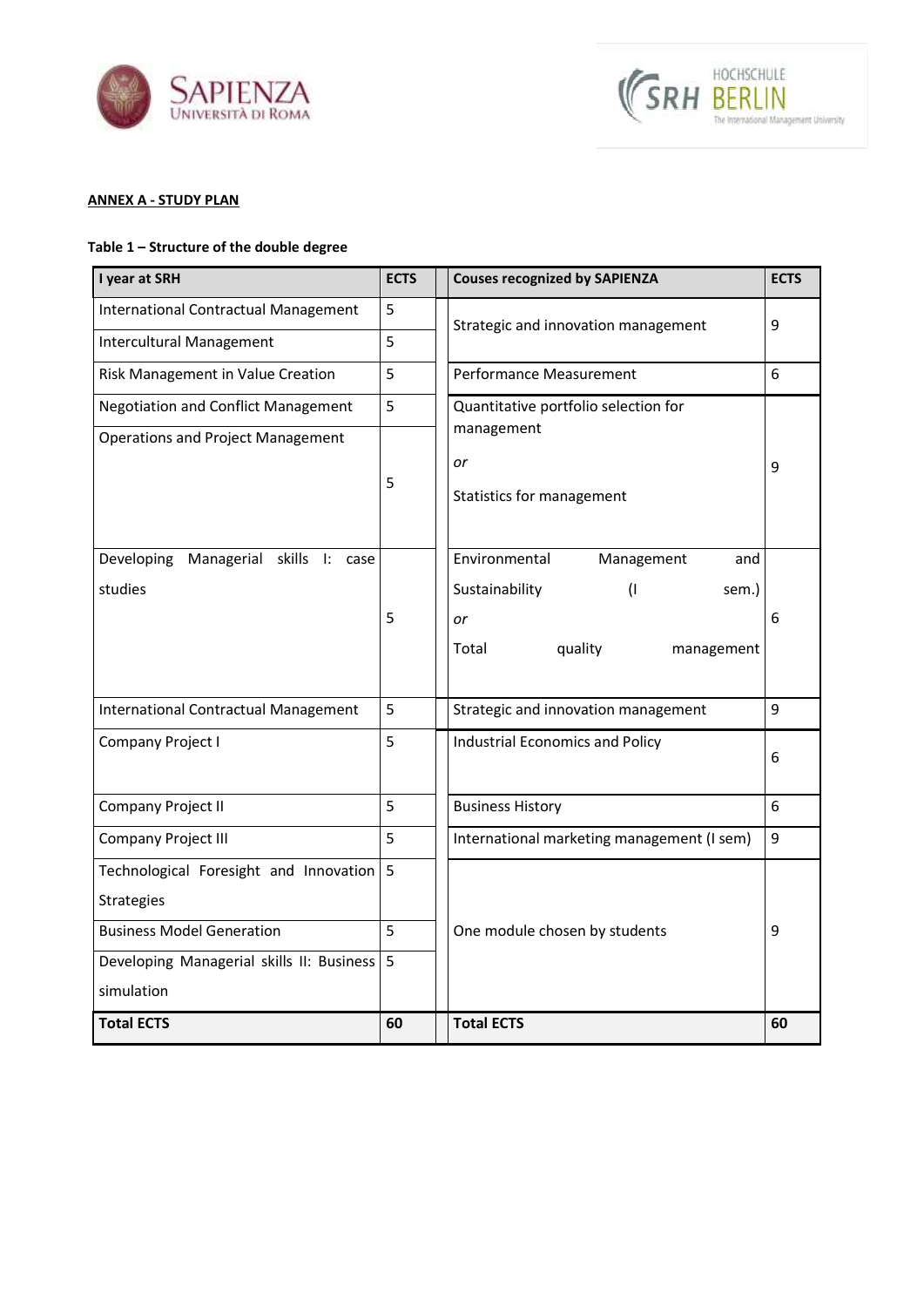



# **II year at SAPIENZA**

| Sapienza courses                                  | <b>ECTS</b> |
|---------------------------------------------------|-------------|
| Competition law                                   | 9           |
| Business intelligence                             | 9           |
| Entrepreneurship and new venture finance          | 9           |
| Further knowledge for placement on the job market | 6           |
| Leadership and organizational change (I year)     | 9           |
| <b>Dissertation</b>                               | 18          |
| <b>Total ECTS</b>                                 | 60          |

# **Table 2 - Equivalence between the Italian and the SHR grading systems**

| <b>SRH Grades:</b>                                                      | 1.0                      | 1.3      | 1.7          | 2.0           | 2.3            | 2.7              | 3.0              | 3.3          | 3.7            | 4.0            | 5.0   |
|-------------------------------------------------------------------------|--------------------------|----------|--------------|---------------|----------------|------------------|------------------|--------------|----------------|----------------|-------|
| Percent Score:                                                          | 100-95<br>%              | <95-90 % | $90$<br>85 % | $<85-$<br>80% | $<80-$<br>75 % | $< 75 -$<br>70 % | $< 70 -$<br>65 % | $65-$<br>60% | $560-$<br>55 % | $<$ 55-<br>50% | < 50% |
| Definition<br>according to the Excellent<br>Examination<br>Regulations: |                          |          | Very Good    |               | Good           |                  | Satisfactory     |              | Sufficient     |                |       |
| Sapienza<br>Università<br>Roma:                                         | 30 cum<br>di laude<br>30 | $-29-28$ | 27           | 26            | 25-24 23       |                  | 22               | 21-20 19     |                | 18             | < 18  |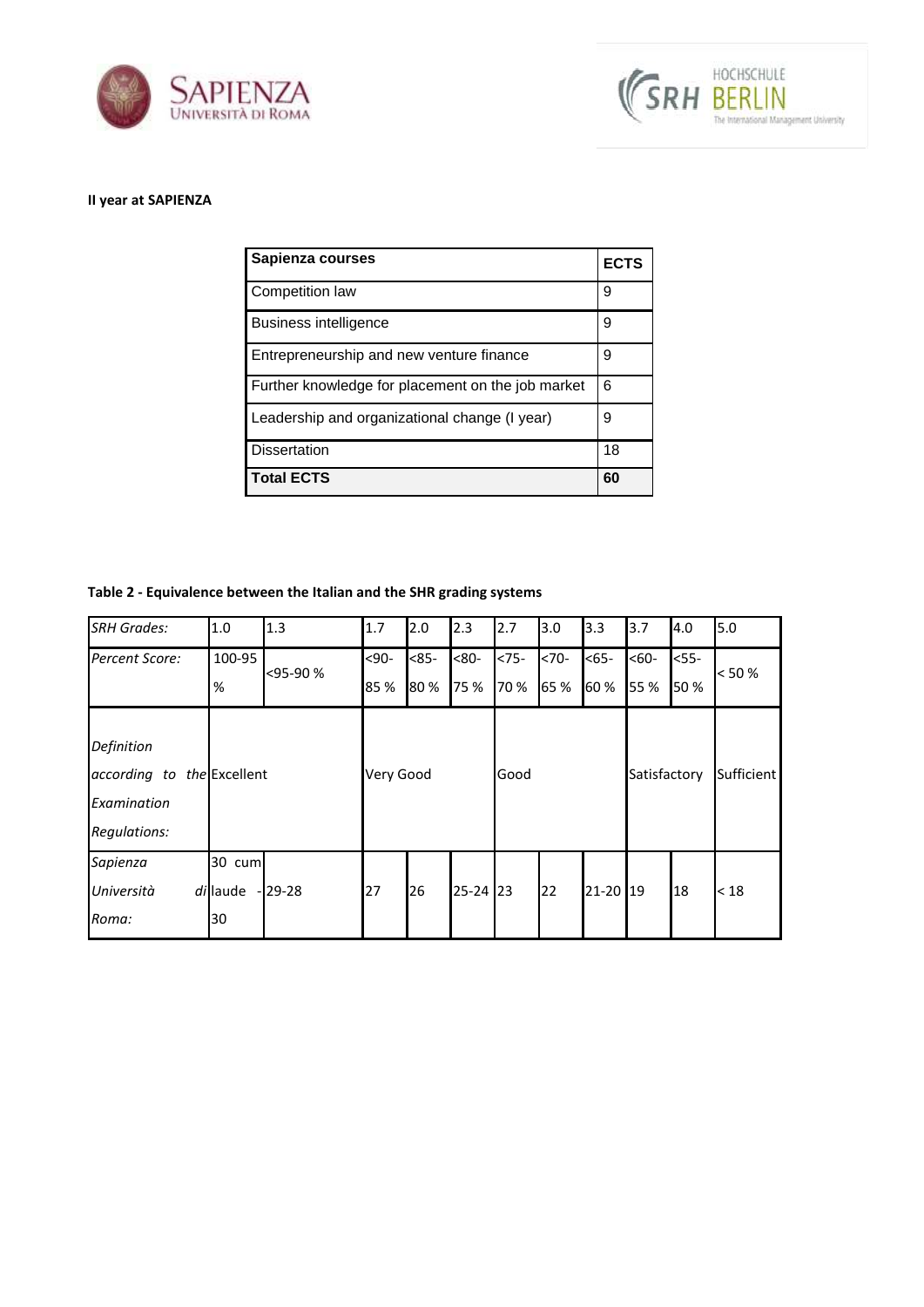



#### **ANNEX B – APPLICATION FORM**

## **DOUBLE DEGREE PROGRAMME BETWEEN SAPIENZA UNIVERSITY FACULTY OF ECONOMICS AND SRH BERLIN UNIVERSITY OF APPLIED SCIENCES GERMANY**

## **A.Y. 2022/2023**

To the kind attention of Prof. Salvatore Esposito De Falco Master's Degree in Business Management Faculty of Economics Department of Management Sapienza Università di Roma Mnimp.lm77@uniroma1.it

Dear Sir/ Madam

I hereby submit my admission application for the double degree in … Sapienza - … as per details given below.

| Enrolled in the Bachelor's / Master's Degree in _________________________________                                                                                                                                              |
|--------------------------------------------------------------------------------------------------------------------------------------------------------------------------------------------------------------------------------|
| Student number (matricola) entertainment and the contract of the contract of the contract of the contract of the contract of the contract of the contract of the contract of the contract of the contract of the contract of t |
|                                                                                                                                                                                                                                |

I hereby declare:

- To intend to enroll in the I year of the Master's Degree in Business management (LM-77) by September 2022
- To be enrolled in the Bachelor's / Master's Degree in \_\_\_\_\_\_\_\_\_\_\_\_\_\_\_\_ Student number (matricola) \_\_\_\_\_\_\_\_\_
- Not have been convicted or found guilty of a criminal offence or have any ongoing criminal proceedings
- To be in regular time frame and have no pending administrative issues with Sapienza University
- I am not benefitting from other Sapienza scholarships (except for the Laziodisco scholarship)
- Not to have already benefited from a ARI Non-EU Mobility and International educational Agreements Unit mobility grant in the past or in the same cycle of study
- to intend to maintain the student status until the end of the mobility (whole academic year … ) and to do not graduate in Sapienza University before the recognition of the credits earned at the partner University;
- To have read and understand the double degree study plan and its rules